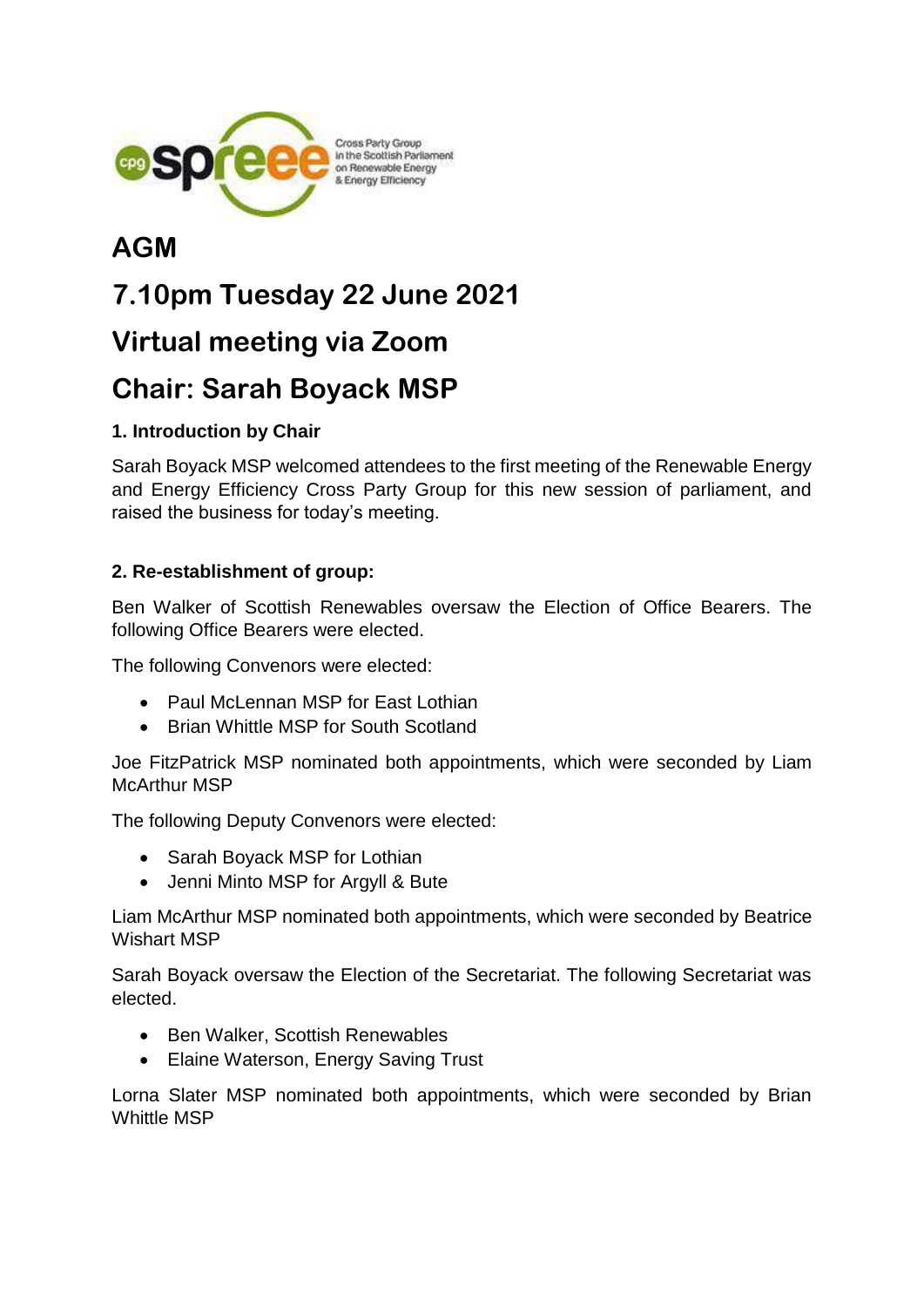#### **3. Future work programme (for 2021/22)**

Elaine Waterson raised that the CPG will meet three times a year with each meeting focusing on a different theme. Elaine also raised the future work programme, and whilst it has been proposed that the first meeting of the group which focus on transmission charging, members are invited to share their ideas for future work by email the secretariat.

#### **4. Presentation from Sam Peacock, Director of Public Affairs, SSE on COP26**

Sam Peacock explored the role which SSE will play as a partner for the COP26 UN Climate Change Conference in Glasgow this year, and what legacy points SSE can provide for the Scottish Renewable Energy Industry.

#### **5. Q and A and discussion**

Sarah Boyack MSP chaired a lively Q and A on the COP26 presentation delivered by Sam **Peacock.** 

#### **6. AOB**

No AOB was noted.

MSPs attending:

- Sarah Boyack MSP
- Paul McLennan MSP
- Joe FitzPatrick MSP
- Beatrice Wishart MSP
- Liam McArthur MSP
- Brian Whittle MSP
- Michelle Thomson MSP
- Jackie Dunbar MSP
- Tess White MSP
- Audrey Nicoll MSP
- Sharon Dowey MSP
- Jenni Minto MSP
- Lorna Slater MSP

Other members attending:

John Barclay

Alice Barrs

Elaine Benzies

John Birchmore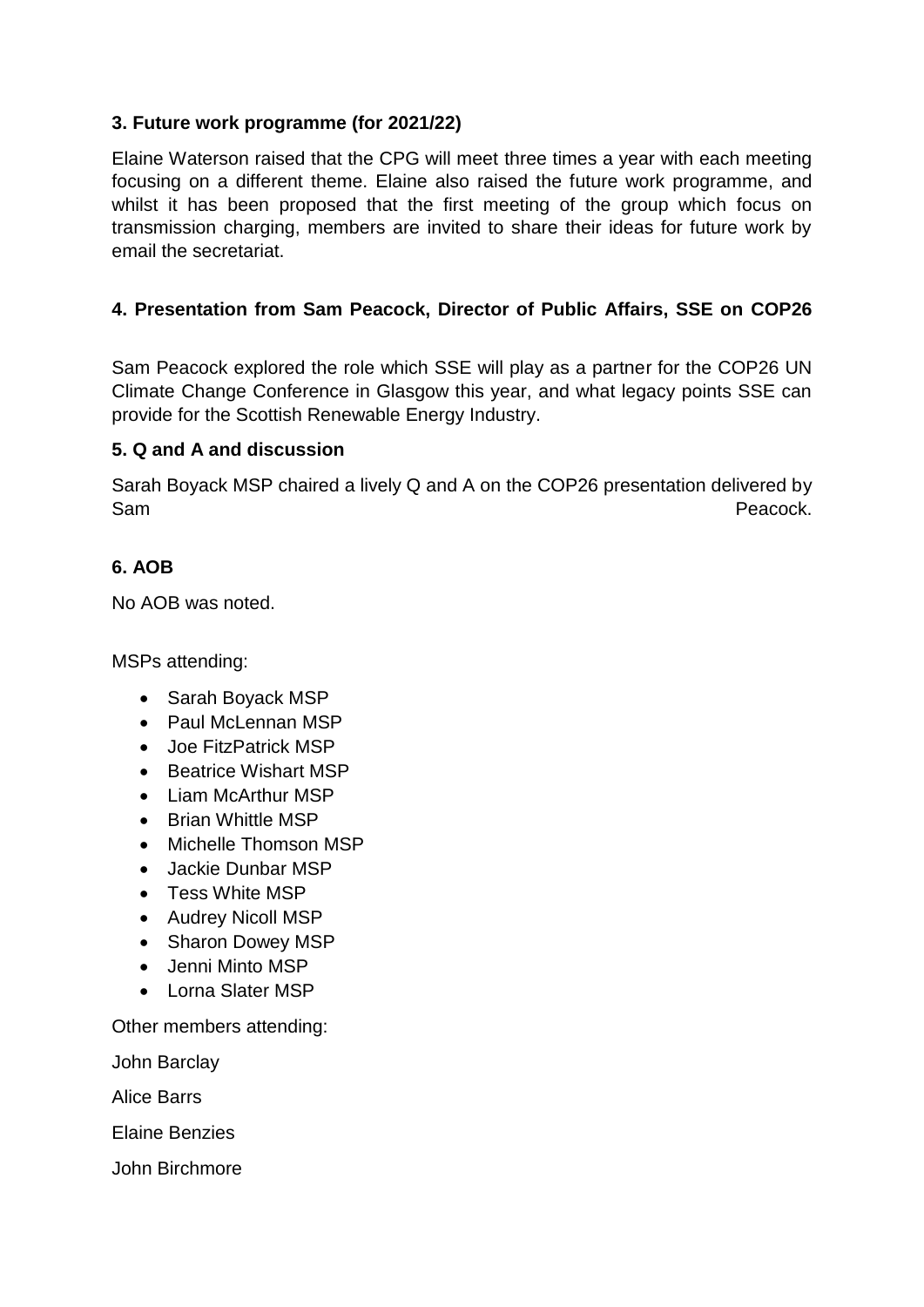Janice Connelly Chris Cook David Cowdrey Brian Davison Linda Forbes Karen Freel Russell Gibb Paul Gill Agnes Holmes Nigel Holmes Jenny Langskog Kirsty Leiper John McKinney Kate Morrision Paul Moseley Holly O'Donnell Sam Peacock Simon Peltenberg Paige Phelps Colin Pritchard Marcus Saul Daphne Vlastari Ben Walker Elaine Waterson Laura Webb Paul Wedgwood Mark Winskel Paul O'Brien Annie Breaden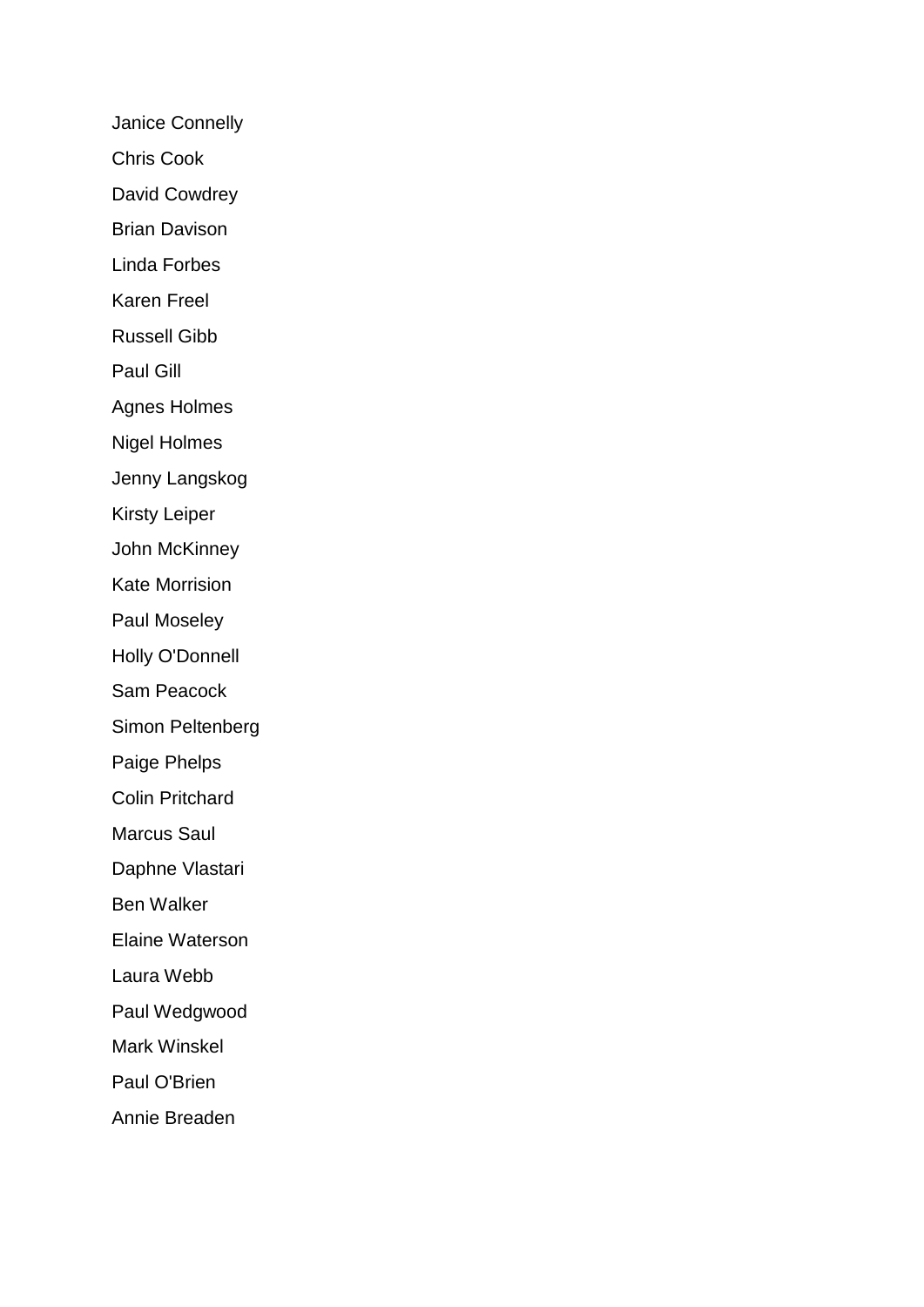Zoom Chat: From Lorna Slater (she/her) to Everyone: 07:22 PM Apologies for being late I'd like some time to think about it please for the other topis topics From Tess White to Everyone: 07:22 PM agree with Lorna - can we think about it and send in a list of topics that we then vote on? From Linda Forbes to Everyone: 07:22 PM SAP update From Me to Everyone: 07:23 PM yes, just email me at [bwalker@scottishrenewables.com](mailto:bwalker@scottishrenewables.com) if you have thoughts later. From Kate Morrison to Everyone: 07:23 PM Consumer protection as we move towards net zero From Colin Pritchard to Everyone: 07:23 PM Other topics: decarbonising home heating effectively From Jeff Justice to Everyone: 07:23 PM I can speak from direct experience, unfortunately, on the Texas winter storm electricity grid problem and lessons Scotland and others can learn about what not to do. From David Cowdrey, MCS Foundation to Everyone: 07:23 PM VAT removal from energy efficiency measures and domestic renewables - Happy to speak From Brian Whittle MSP to Everyone: 07:24 PM I would like to look at innovation vs restriction as a way to net zero From Jenni Minto to Everyone: 07:24 PM engaging with communities.

net zero islands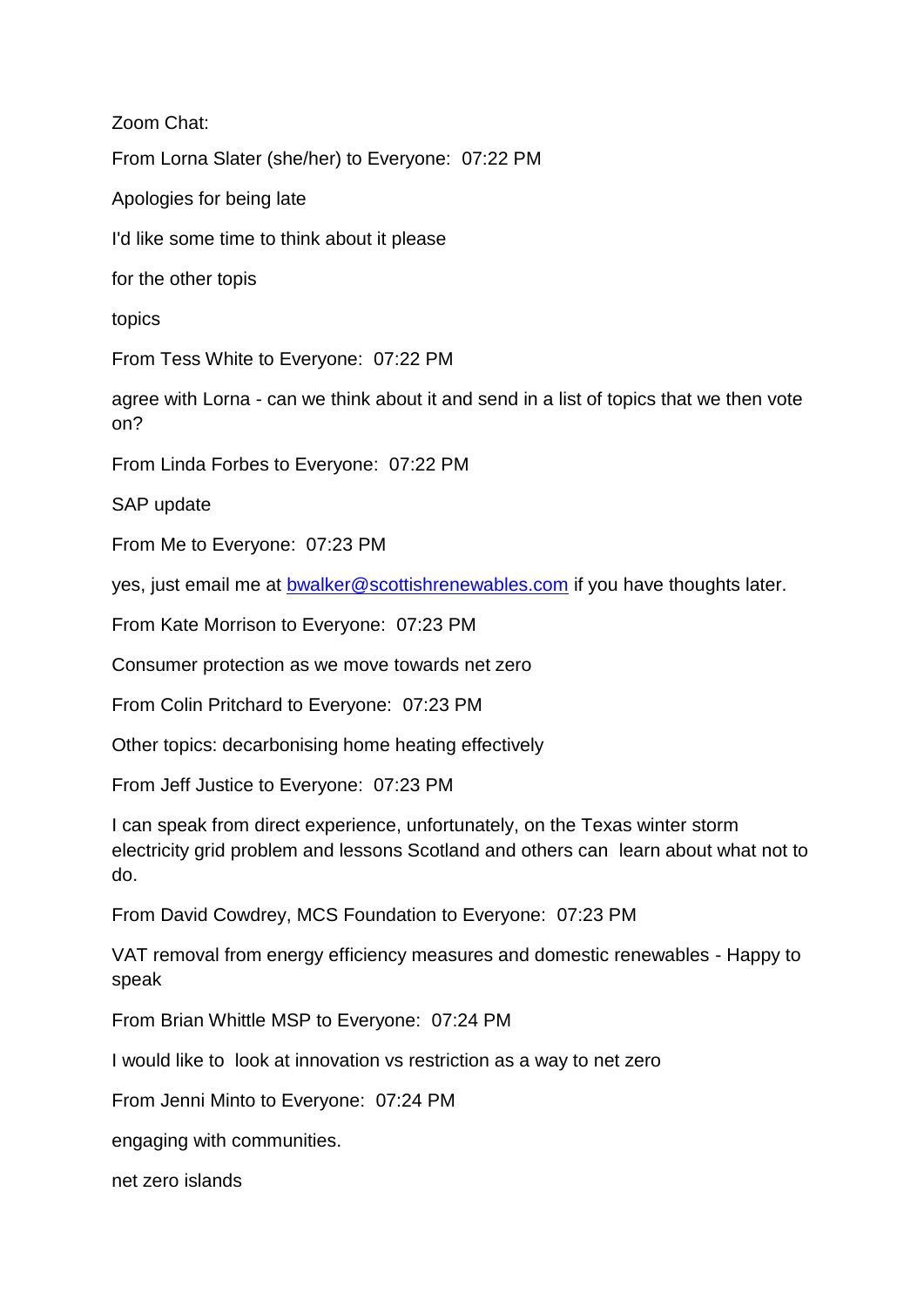From Alice Barrs RWE to Everyone: 07:24 PM

Offshore wind in Scotland - how Offshore wind can deliver growth and jobs in Scotland.

From Russell Gibb to Everyone: 07:24 PM

I deal with heat pumps - widely considered to be the low carbon heat source of the future. What concerns me most is the cheapness of mains gas relative to the cost of electricity. I think a healthy debate on how we can transition to electric heating be the preferred choice for the cost-sensitive consumer. Thanks. Russell

From Michelle Thomson MSP to Everyone: 07:25 PM

financial considerations/ecosystem to reach net zero

From Kate Morrison to Everyone: 07:27 PM

RE, EE & impact on energy prices - reality for consumer bills in line with just transition

From Nigel Holmes, SHFCA to Everyone: 07:28 PM

Topic 1 suggestion: Green Ports as Energy Transition Hubs with three suggested speakers: Joanne Allday, POCF Cromarty; Martin McCormack, Aberdeen ETZ; Adele Lidderdale, Orkney Islands Council.

From Linda Forbes to Everyone: 07:29 PM

Incentivising behaviour change

Modern Methods of Construction / Advanced Manufacturing in Construction to scale up retrofit

From John to Everyone: 07:29 PM

The issue of waste to energy is becoming a political subject again, especially with the new Minister. The thermal treatment of waste is a valuable tool in diverting non recyclable wastes from landfill. But having said this mass burn in large incinerators is not the answer. Other countries are moving to small scale combined heat and power from waste projects. This model is applicable to Scotland and could happen in Scotland with appropriate Government action.

From David Cowdrey, MCS Foundation to Everyone: 07:30 PM

Sam is it worth going down the green hydrogen route with all that renewable energy offshore?

From Paul Gill to Everyone: 07:33 PM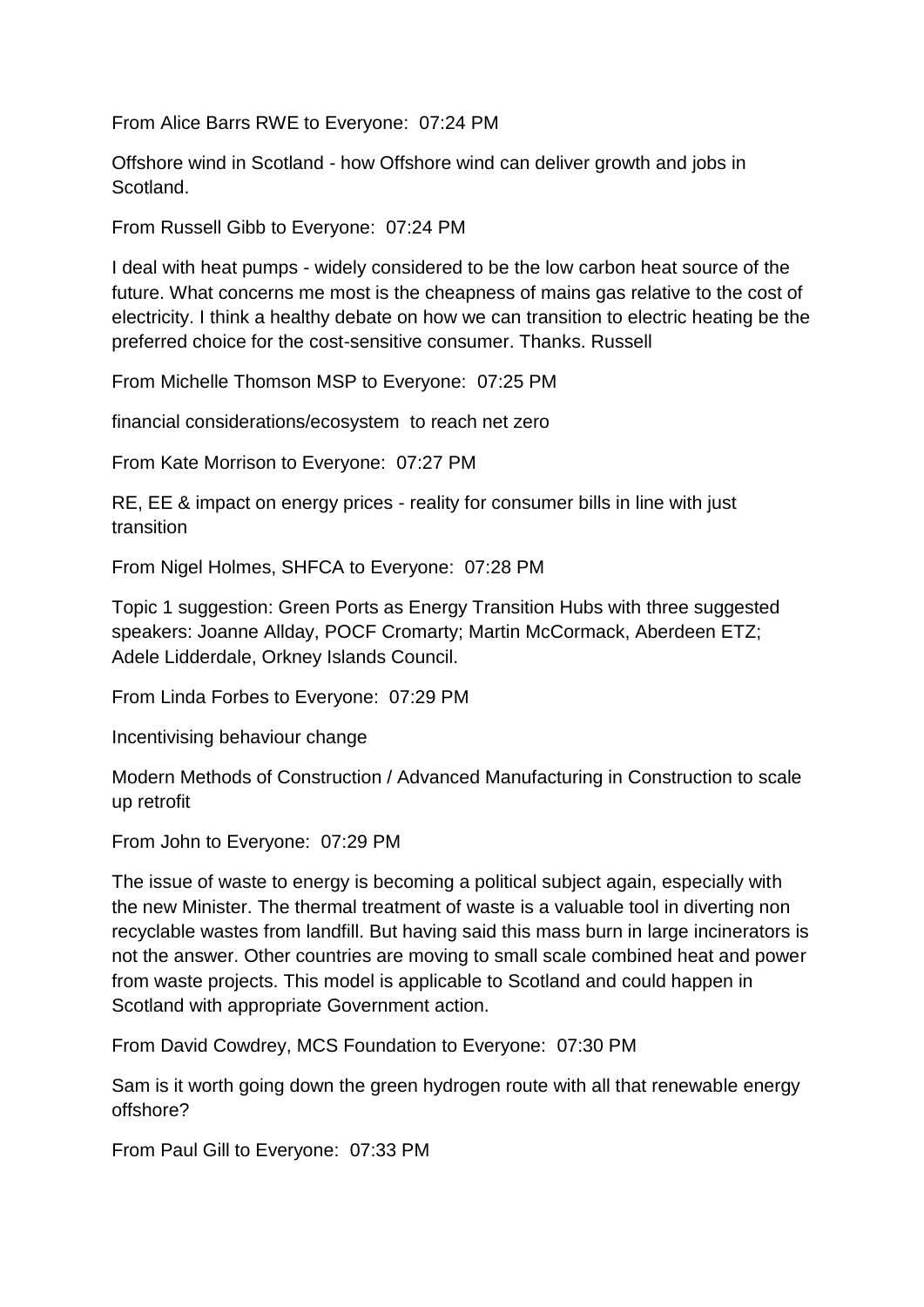Sam, you are referring to the Red John Pumped Storage Hydro Scheme I think?

Red John Pumped Storage Hydro Scheme [https://www.redjohnpsh.co.uk](https://www.redjohnpsh.co.uk/)

consented on 7th June by SG

From Lorna Slater (she/her) to Everyone: 07:34 PM

Where is transmission charging decided?

Is it EU or UK?

From Kate Morrison to Everyone: 07:35 PM

**Ofgem** 

From Nigel Holmes, SHFCA to Everyone: 07:37 PM

Topic 2 suggestion 'Local supply chains for the Just Transition' with three possible speakers: Paul O'Brien of DeepWind cluster; Prof Karen Turner, Strathclyde, and Dr Michael Warner on local content.

From Colin Pritchard to Everyone: 07:38 PM

Even with Coire Glas & Cruachan upgrade, pumped storage can't cover a 2-week period of low windspeeds .. what other storage possibilities would be economic??

From John.Barclay to Everyone: 07:39 PM

Hydrogen should not be used for space heating in my opinion. There are plenty other better uses for hydrogen.

From Lorna Slater (she/her) to Everyone: 07:41 PM

It seems mad to invest in carbon capture rather than export cables

If we're building infrastructure and capital projects let's build ones that allow a full transition

I agree with Tess on identifying the barriers to optimising our renewable resource development

From Chris Cook to Everyone: 07:41 PM

It seems to Marcus Saul and I at Island Power that distributed energy requires distributed mutual funding<https://www.island-power.net/capital-partner>

From Me to Sarah Boyack: (Direct Message) 07:42 PM

We have a question from Brian Whittle too, he has his hand raised just now!

From John McKinney to Everyone: 07:42 PM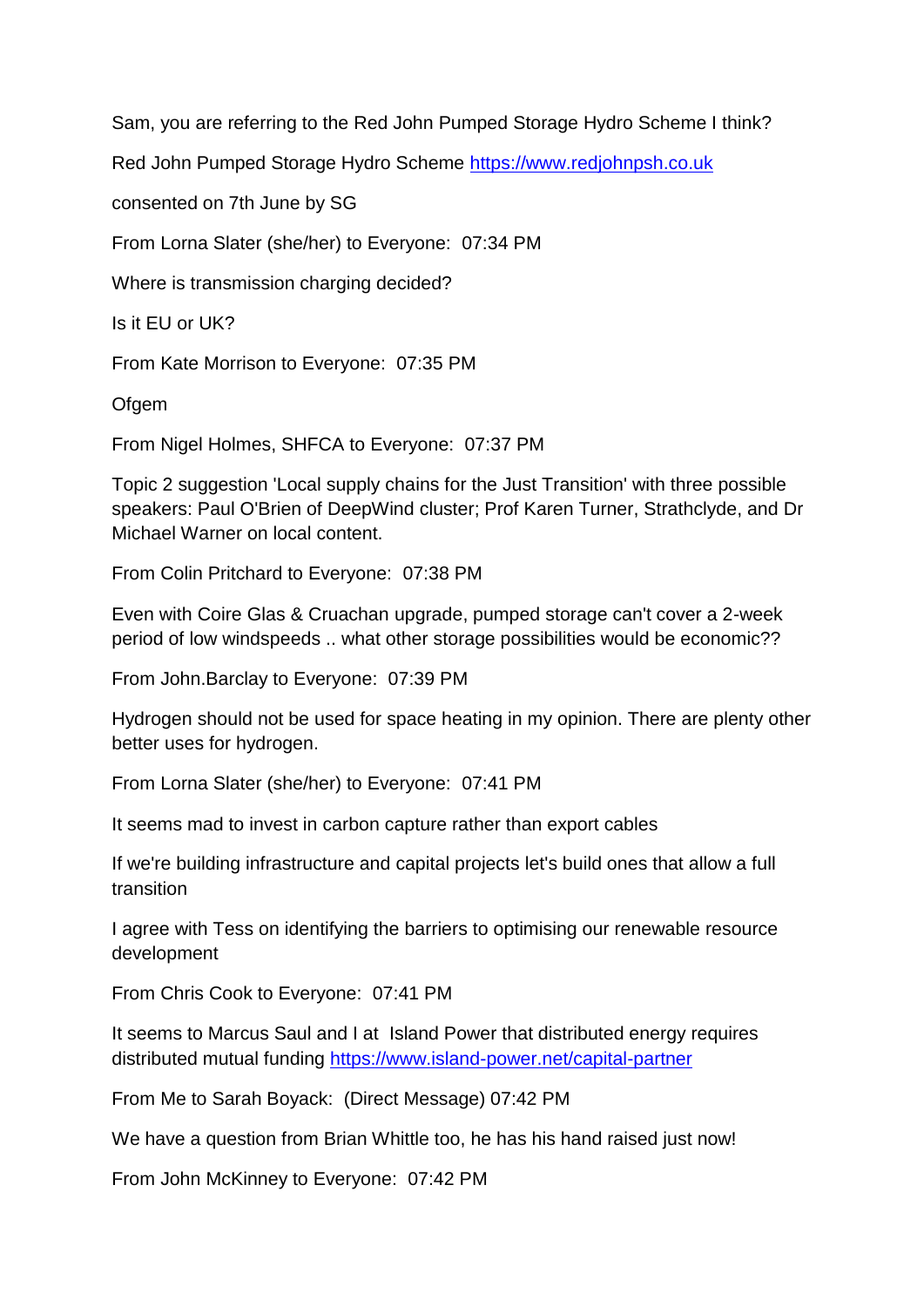What would be the embodied carbon of the materials, including transportation to site, required for development of a pump storage facility?

From Lorna Slater (she/her) to Everyone: 07:42 PM

I'm with John on hydrogen - green hydrogen has great potential for things like inter island ferries, but I'm not convinced about integrating it into domestic heating etc. I think that's a pitch the oil and gas industry have lobbied on to try and keep their industry going, when we should be moving it away

From David Cowdrey, MCS Foundation to Everyone: 07:43 PM

I agree with John that Green Hydrogen is an expensive and scarce resource and should be used strategically in the hard to decarbonise sectors first so heavy industry, aviation, shipping and transport.

From Lorna Slater (she/her) to Everyone: 07:43 PM

That's when you use tidal....

From Chris Cook to Everyone: 07:43 PM

Essentially energy as a service supplied at least carbon fuel cost. ie energy economics..not £ economics. But the more ex carbon fuel gets the more £ profit in saving it

From Nigel Holmes, SHFCA to Everyone: 07:44 PM

Suggested Topic 3 (for Burns night?) on decarbonising Scottish industry for Net Zero using Scotch Whisky sector example, with suggested speakers including Peter Clark of SWA, Peter Nelson of Glenmorangie, and Tim Dumenil of Pale Blue Dot.

From Simon Peltenburg to Everyone: 07:44 PM

my view is that you should use electric for everything possible and hydrogen for what can't be electrified - as the conversion losses are much higher for hydrogen than electric.

From Paul Gill to Everyone: 07:44 PM

I suggest/would back 3 topics: 1) Local supply chain in offshore wind is a good topic but storage is also a great 1st choice; 2) Russell's heat pump suggestion, the cheapness of mains gas relative to the cost of electricity, and how to transition to electric heating be the preferred choice for the cost-sensitive consumer; and 3) the appropriate roles for green hydrogen (steel, cement, shipping, LGV, backup flexible power, but NOT CCS), NOR blue hydrogen into the power system as this will simply encourage CCS and continued unnecessary fossil fuel use.

From Lorna Slater (she/her) to Everyone: 07:44 PM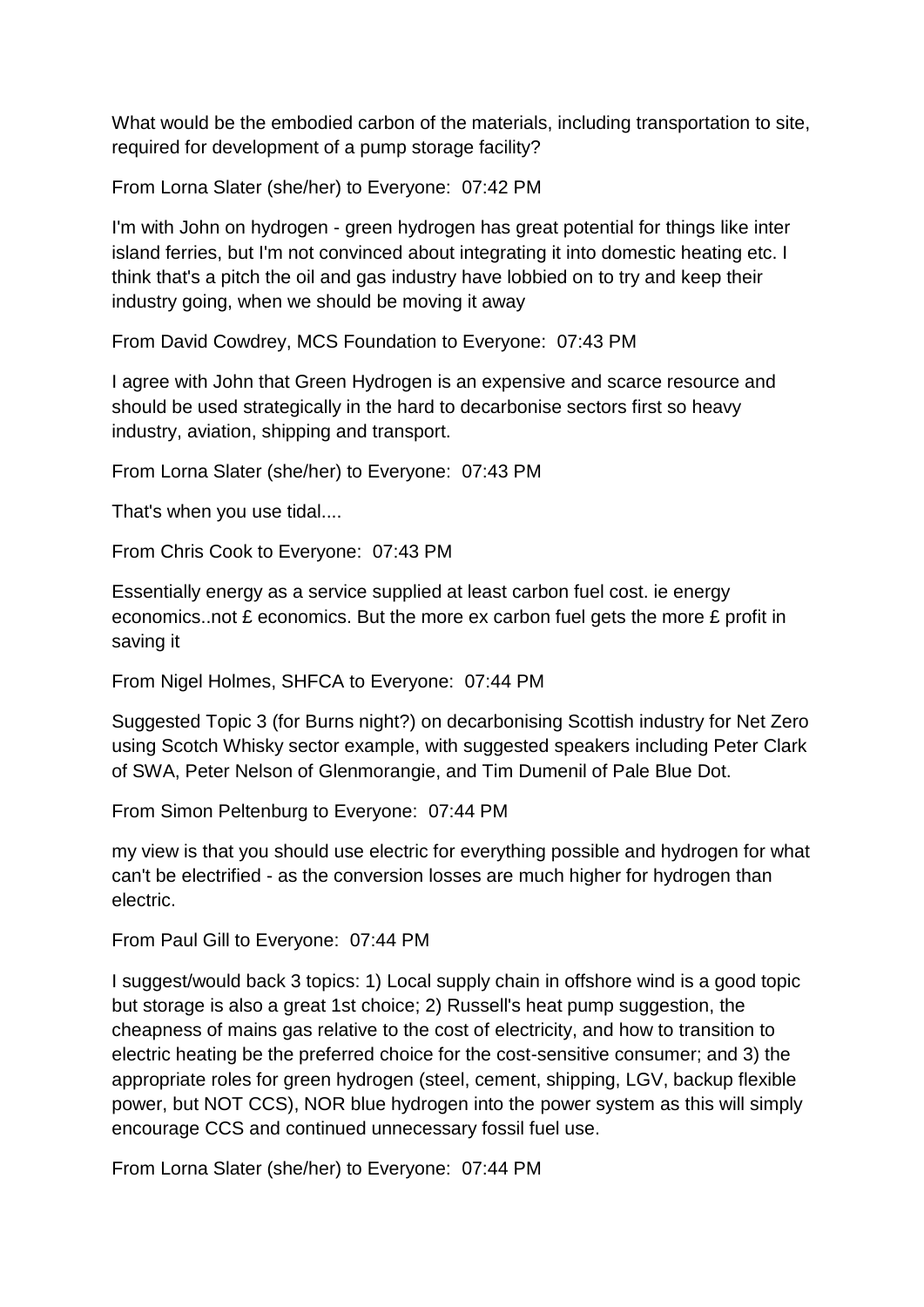Something structural we need to look at is energy not being supplied only by big capitalist corporations but increasing community projects and local projects - a distributed system - there are some good models in Europe

Energy cooperatives and so on.

From Me to Everyone: 07:46 PM

Thank you all for attending this evening, and remember you can make suggestions on our future work programme by emailing me at [bwalker@scottishrenewables.com](mailto:bwalker@scottishrenewables.com)

From Jenni Minto to Everyone: 07:46 PM

Agree @Nigel Holmes - think Islay distilleries too!

From Linda Forbes to Everyone: 07:46 PM

Urgent need to reduce energy demand; all energy infra is highly carbon and resource intensive, and we're experiencing shortages of construction materials such as building sand now. How efficient is the wind to hydrogen cycle?

From David Cowdrey, MCS Foundation to Everyone: 07:49 PM

Energy Efficiency measures in homes and new heat pumps and using other domestic renewables like Solar PV and Solar Thermal will reduce the burden on the grid and provide warm comfortable homes. With older homes which are more challenging this technology will also work. We need smart homes which are cheaper and more sustainable and will build more resilience in to the energy system.

From Lorna Slater (she/her) to Everyone: 07:50 PM

There is some research in using hydrogen to produce steel - this is a good use for hydrogen. Steel manufacture uses a lot of coal.

From Nigel Holmes, SHFCA to Everyone: 07:50 PM

@Jenni Minto, agree Islay should feature in the suggested whisky line-up. In a recent event Ardbeg was voted the whisky that participants most wanted to have available in a Net Zero edition. This will make Peter Nelson happy!

From David Cowdrey, MCS Foundation to Everyone: 07:52 PM

Great point Chris Cook and Orkney is a great example to look at.

From Nigel Holmes, SHFCA to Everyone: 07:52 PM

@Lorna Slater - the HyBRIT project in Sweden is a fascinating example of how to use hydrogen for zero-carbon steel production, and move the production close to the source of renewable energy.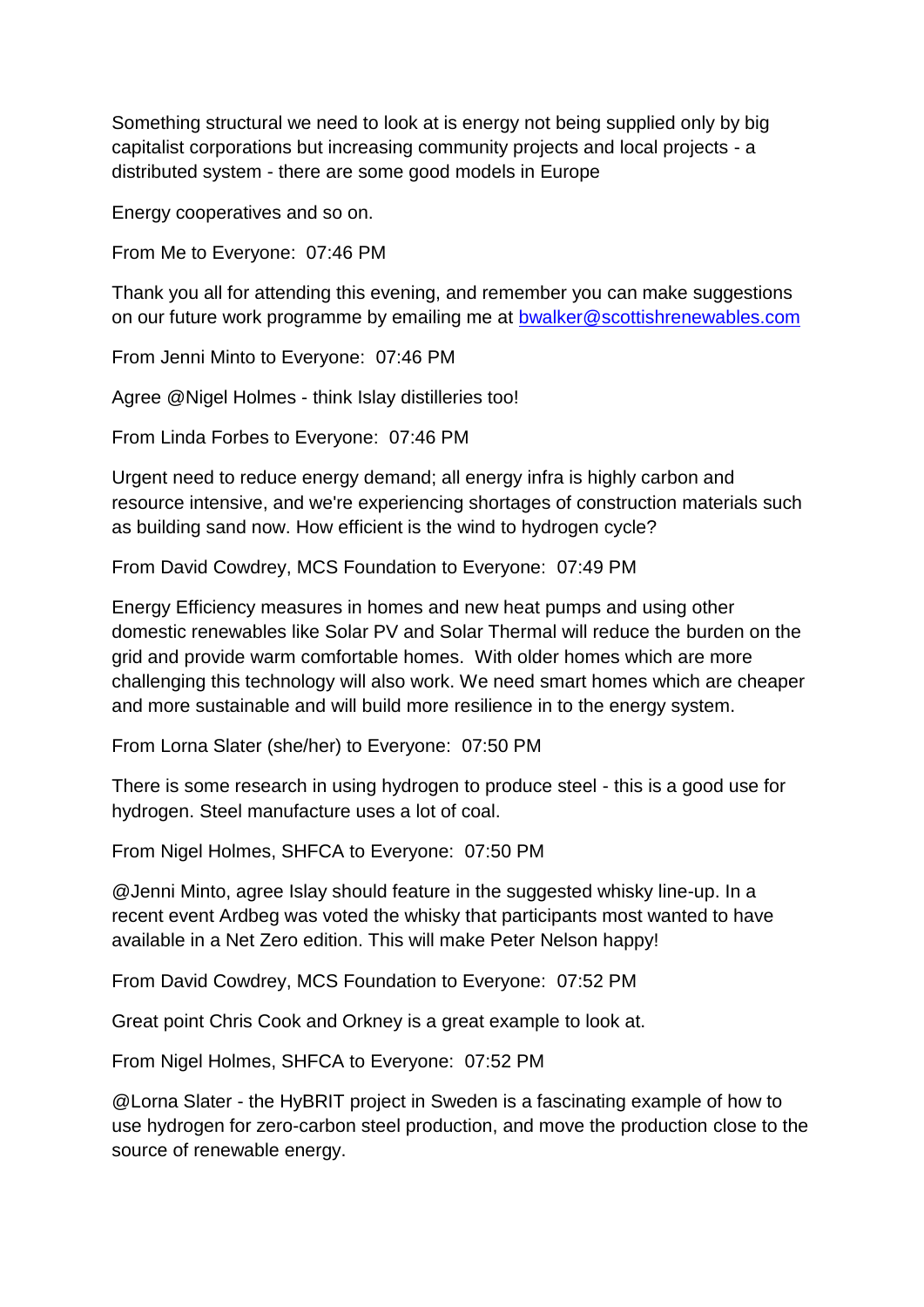From Colin Pritchard to Everyone: 07:53 PM

Agreed with Chris Cook: Green Energy Mull is also considering how to become less dependent on grid imports.

From Beatrice Wishart to Everyone: 07:53 PM

@JeffJustice - agree.

From Chris Cook to Everyone: 07:54 PM

Heat has been neglected

But has among the greatest potential in terms of low hanging fruit

From Linda Forbes to Everyone: 07:55 PM

Is our purpose in exploring how the system will respond to accelerating climate change by adopting energy efficiency and renewable energy?

From Lorna Slater (she/her) to Everyone: 07:56 PM

@Nigel - certainly a project on what uses of hydrogen are 'worth it' i.e. what can only be done with hydrogen and what is better done by direct electricity or other storage mechanisms

From Lorna Slater (she/her) to Everyone: 07:57 PM

thank you for chairing Sarah!

From David Cowdrey, MCS Foundation to Everyone: 07:57 PM

Renewables are the future and domestic renewables provide a brilliant solution to home grown energy that is vital as we move forward. New homes need to have domestic renewables as a requirement built in to new planning regulations.

Brilliant chairing Sarah

From Karen Freel to Everyone: 07:57 PM

I would like to ensure that there is a discussion on Hydrogen and how it can be practically used in Scotland, any examples of projects please

From Colin Pritchard to Everyone: 07:57 PM

Great to have so much MSP participation this session!Thanks . .

Brilliant chairing Sarah

From Karen Freel to Everyone: 07:57 PM